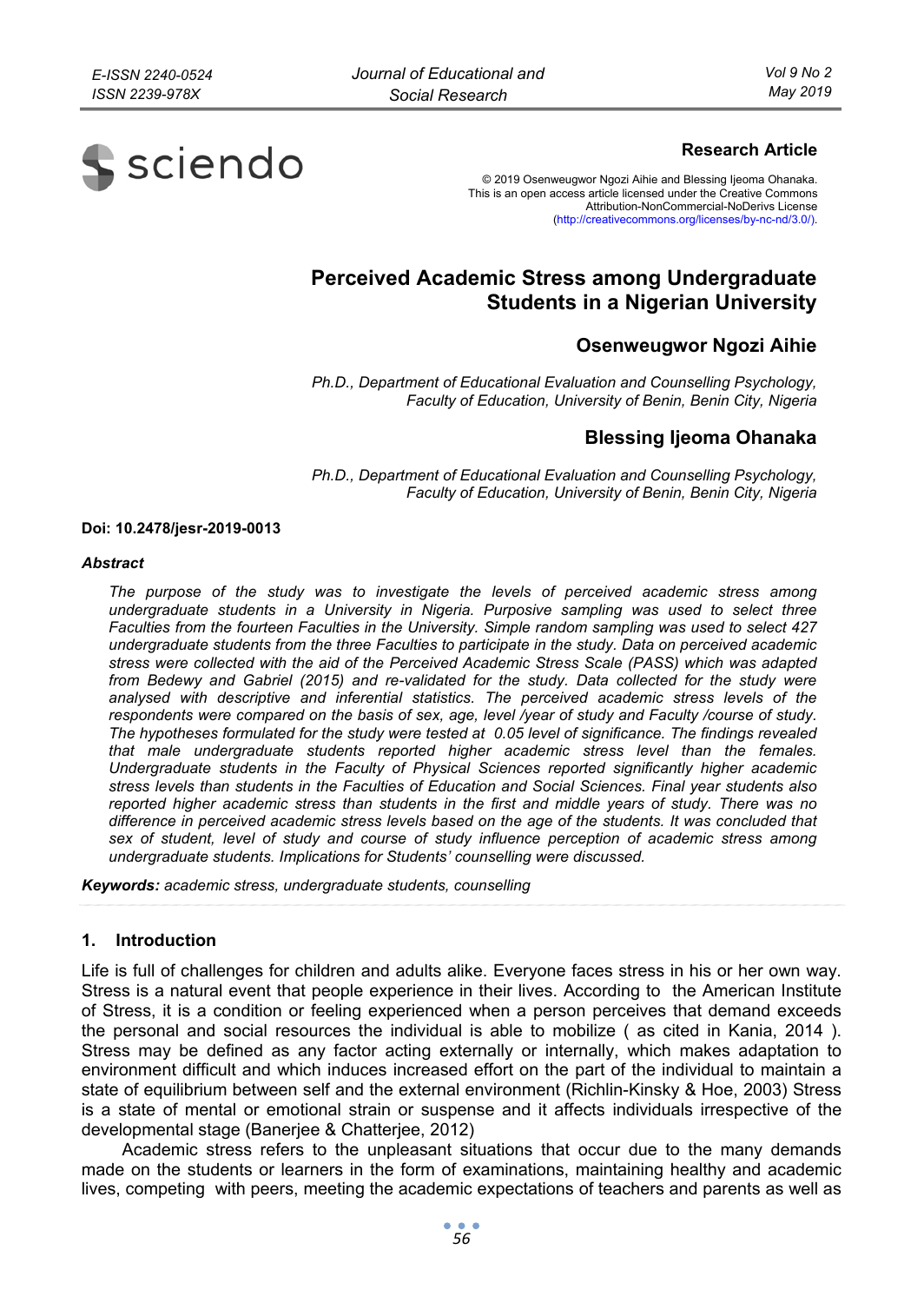| E-ISSN 2240-0524 | Journal of Educational and | Vol 9 No 2 |
|------------------|----------------------------|------------|
| ISSN 2239-978X   | Social Research            | Mav 2019   |

own academic expectations. Bisht (as cited in Lal,2014), defined academic stress as demands related to academics that tax or exceed the available resources (internal and external) as cognitively viewed by the student involved. According to her, academic stress reflects perceptions of an individual's academic frustration, academic conflict, academic pressure and academic anxiety. Bisht further defined the four components of academic stress as follows: academic frustration is a state of harm of some academic goals, academic conflict results from two or more incompatible responses to academic goals, academic pressure occurs when a student is under heavy demand of time and energy to meet academic goals and academic anxiety is an expression of apprehension of harm to academic goals (in La, 2014,p123). The academic environment can be highly competitive and students rely on their ability to cope to handle school related stress successfully. Mishra and Mckean (2000) presented a person-environment model for understanding stress in University students. The model suggests that individuals can consider stressful events as either challenging or demanding. When educational goals are perceived as challenging stress arises and creates a sense of competence thus enhancing learning capability. On the other hand, perceptions of educational goals as a threat brings stress which creates a feeling of hopelessness leading to lower academic achievement.

Stress is an unavoidable phenomenon in students' lives. In the academic setting, stress can arise from both academic and non-academic factors. These include socio-cultural and psychological attributes. Sources of stress in the academic setting may include difficulty with coping with a new environment, nature of as well as workload of course of study, relationship with other students, parental and teachers' expectations of students as well as own expectation of academic performance. Stress can have either a positive or negative effect on a student's academic performance depending on the severity. Minimal levels of stress can result in positive outcomes such as motivation and improved task performance while severe stress can result in anxiety, depression, and social dysfunctions. High levels of stress associated with poor academic performance (Sohail, 2013). Low stress however, may not necessarily result in good performance as under the circumstances, some students may perceive the task at hand as unchallenging and may easily get bored (Uchil, 2017). This may lead to poor academic performance. Stress affects students learning and academic performance negatively.as it can lead to anxiety, sleep problems and interpersonal conflicts. Majority of students with stress reported poor self-esteem and high depression (Baste & Gadkari, 2014 ). Stress has been linked to indulgence in risky behaviour such as alcohol and other drugs consumption, unprotected sex, physical inactivity, poor eating and sleeping patterns among students (King, Vidowel & Sigh, 2014; Bennett & Holloway,2014 ) Also reported in students with academic stress are depression, anxiety, behavioural problems among other negative manifestations (Deb, Stoudl & Sun,2015). In the same vein, fears of failure and negative evaluation of the future have been linked to incidences of depression which result from stress.

# *1.1 Rationale for the study*

In the academic environment, too often much emphasis is placed on the acquisition of knowledge and academic achievement while neglecting the emotions or feelings of students as they learn. Students are vulnerable to problems associated with personal, social and academic domains and these invariably lead to academic stress and consequently poor academic performance among other negative results. Is self-reported academic stress influenced by sex of the students, age of the student, length of stay in the school and course of study? Understanding these issues will be of immense value in developing effective counselling intervention strategies to facilitate students' personal development and academic performance.

# *1.2 Objectives of the study*

This study was carried out to determine the pattern of perceived academic stress among undergraduate students in a Nigerian University. The study specifically determined if there was a difference in the level of expressed academic stress between male and female students. The study further determined if level/year of study, Faculty/ course of study and age of the students had any significant influence on their levels of perceived academic stress.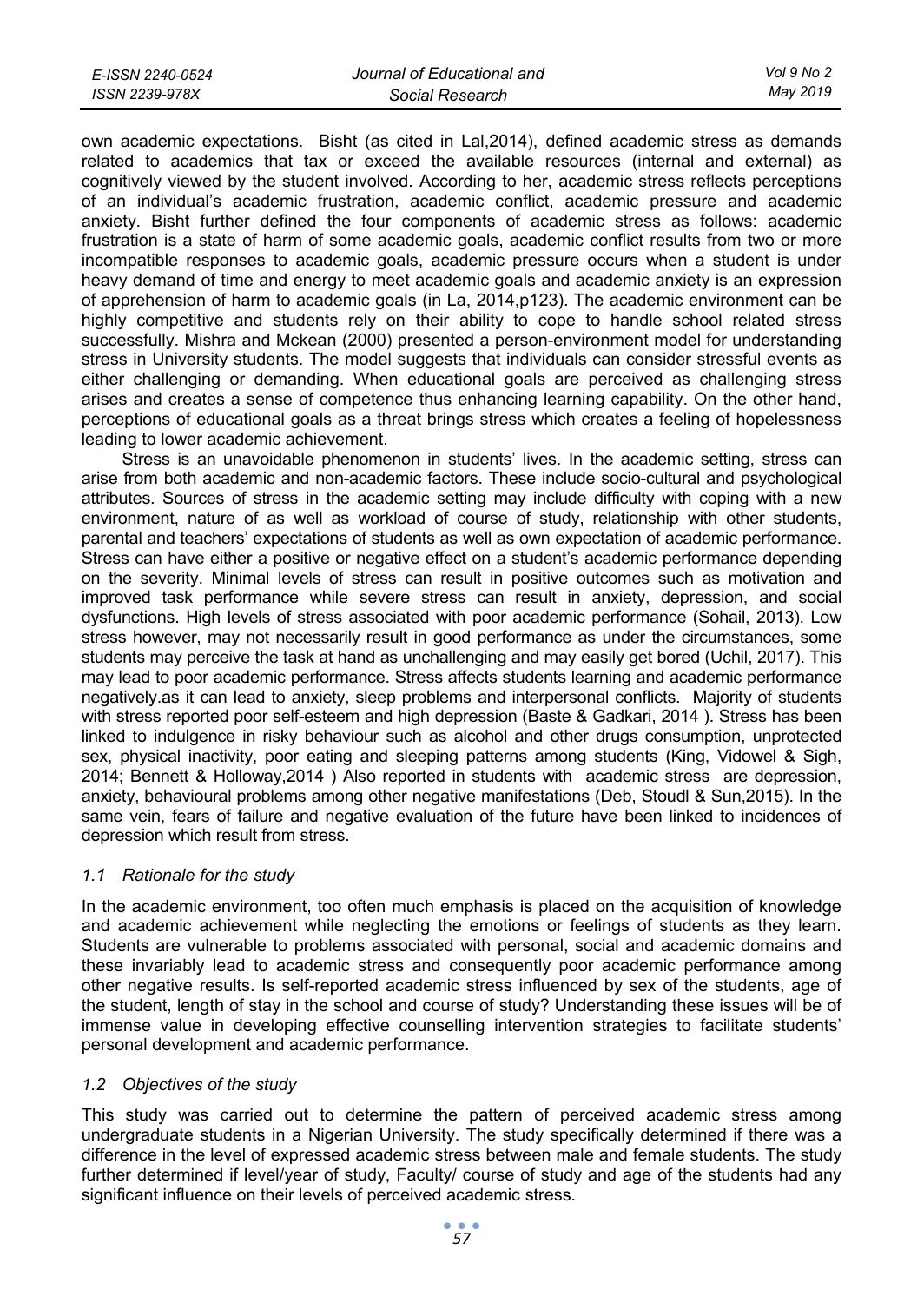#### *1.3 Hypotheses*

The following null hypotheses were formulated to guide the study:

- 1. There is no significant difference in level of perceived academic stress between male and female undergraduate students.
- 2. There is no significant difference in the level of perceived academic stress between younger and older undergraduate students.
- 3. There is no significant difference in the level of perceived academic stress among undergraduate students in the three different Faculties.
- 4. There is no significant difference in the level of perceived academic stress among undergraduate students in the different levels of study.

### **2. Literature Review**

Academic stress has been extensively researched. Different stressors have been identified in Literature and the effects of stress on academic achievement, physical and psychological wellbeing of students identified too. Academic stress is mental distress with respect to some anticipated frustration associated with academic failure or even the awareness of the possibility of such ( Gupta & Khan as cited in Dhull & Kumari, 2015 ).

Dwyer and Cumming (2001) found that in undergraduate students, stress was the most common among all health factors that influence academic achievement. Eweniyi (2009) observed that students suffer more stress than the rest of the population but seldom seek help. Academic stress can arise due to educational expectations of parents, teachers, burden of homework and assignments, examination systems among others. Students may experience academic stress from both their own expectations to excel as well as the expectations of their parents and teachers (Ang & Huang in Dhull & Kumari, 2015).Every parent wants his or her child to perform well academically and if possible be the best among the peers. Sometimes these expectations do not put into consideration the capabilities of the child. Parents thus burden their children with higher expectations which may lead to stress (Mishra, 2018). In the same vein, Essel & Owusu (2017) opined that unrealistic parental expectation is a dominant stressor for students. The educational system may also play roles that lead to increased stress levels. Some of the sources of stress in the educational system include overcrowded lecture halls, inadequate resources and facilities long hours and expectations of rote learning (Deb, Strodl & Sun 2015). Agolla and Ongori (as cited in Mishra, 2018) found that students reported experiencing high stress at University especially in preparation for examinations, competitions and mastering the syllabus within a short time. Other sources of academic stress include excessive workload unhealthy competition, time pressure (Hashmat, Hashmat & Amanulla,2008,Batainesh,2013 Mishra, 2017), lack of finance and financial management, difficulties managing personal and academic life (Chemornas & Shapiro, 2013) and students' poor academic self-perception (Hancock,2001). Carveth, Gesse and Mosse reported that Students complain of feeling stressed academically when it comes to facing examinations, grade competition and having too much information to study, yet insufficient time to master the knowledge (as cited in Elias,Ping & Abdullahi,2011).

Excessive workload and homework make students tense and this may lead to inability to give proper time to different study related activities.(Mishra, 2018). Academic stress has negative impacts on academic achievement, physical and psychological wellbeing of students. Symptoms of stress include loss of energy, increased blood pressure, depressed mood, difficulty in concentration, impatience and nervousness. Stressed students are more likely to be poorly motivated, less productive, less safe at work and vulnerable to social vices like drug abuse and violence (Kio,Omeonu &Agbede,2015 ). Winter and Yaffe (as cited in Mishra,2018) opined that high levels of stress during students' first year of study can make them susceptible to many social and psychological problems leading to low grades. Ekpeyong, Daniel & Aribe (2013) suggested that individual variables that can influence one's response to stress include age, sex, physical ability, status, lifestyle, ethnicity among others. Some factors such as sex, age, year of study and course of study have been found to influence expressed level of stress among students. Jia and Loa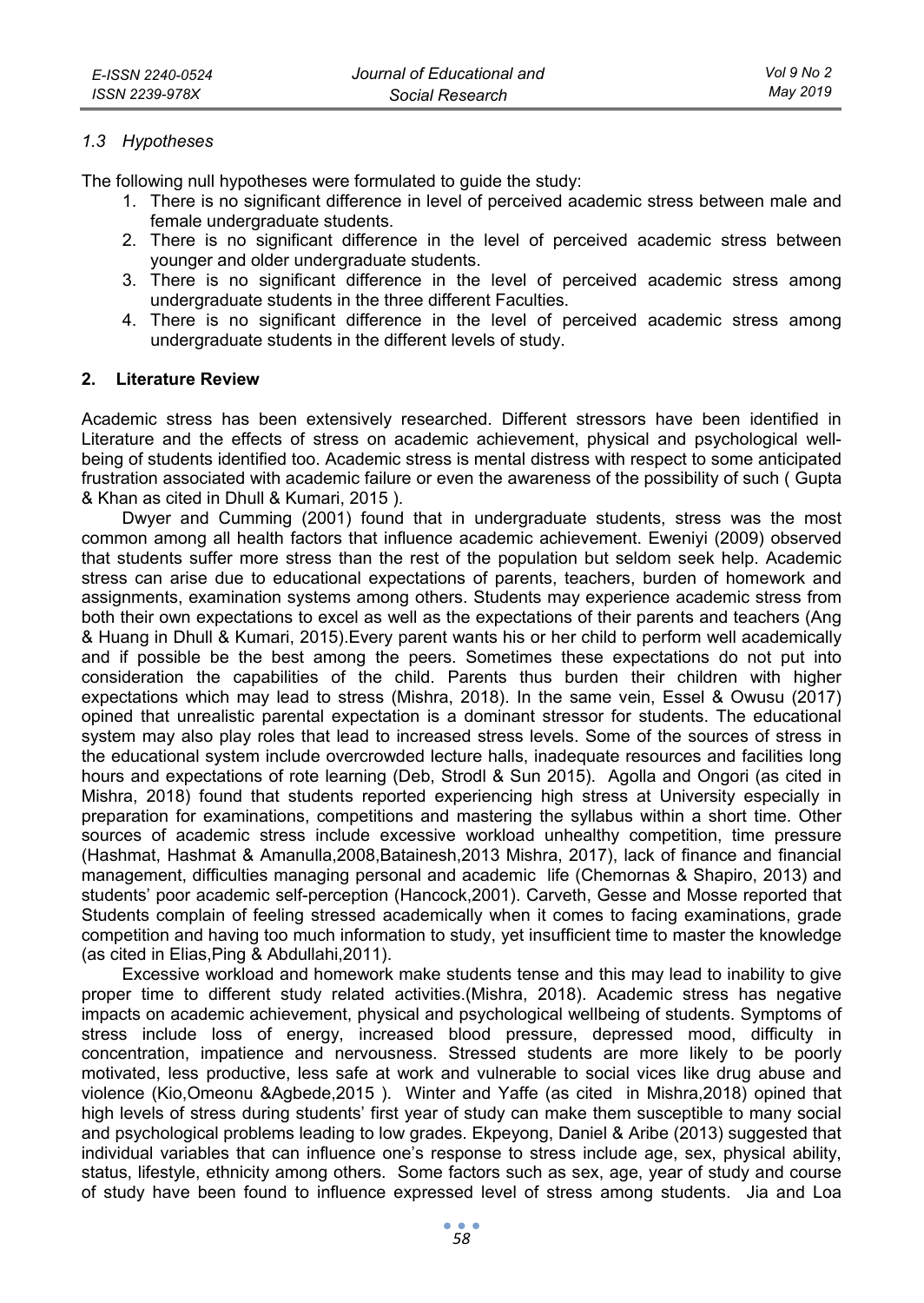| E-ISSN 2240-0524 | Journal of Educational and | Vol 9 No 2 |
|------------------|----------------------------|------------|
| ISSN 2239-978X   | Social Research            | May 2019   |

((2018) report that freshmen (year one) undergraduates expressed higher academic stress than other students. This may be as a result of their being new in the school environment which they have to adjust to. They may therefore experience some degree of loneliness, anxiety, depression and even disorientation in the attempt to establish new social relationships, and at the same time trying to cope with the increasing academic demands (Dwyer & Cummings, 2001). Elias, Ping and Abdullah (2011 ) found that final year students expressed higher levels of stress than other students. Another factor that has been found to influence expressed level of stress among students is the sex of the student. Reports on sex/gender differences in level of expressed academic stress have been equivocal. While some researchers found females reporting higher levels of academic stress than males( Ebrahim, 2016; Dhull & Kumari,2015; Calvarcse,2015; Sulaiman, Sapin & Abdullah,2009;Lo,2000' Mishrah & Mc Kean,2000 ), others reported higher academic stress among males (Mishra,2018 ). In yet other researches (Yikaelo, Yemane & Karvinen, 2018 Gonmei, & Devendiran,2017;Farhan & Khan,2015; Prabu,2015; Khan, Altaf & Kauser,2013), sex was found to have no significant influence on expressed level of academic stress. Regarding the influence of course of study on expressed level of academic stress, Deepa (2016) found that students from Science stream experience more stress than students from the Humanities and Commerce streams. On the other hand, Reddy,Menon and Thattil (2018) in their study with undergraduate students from several streams found that students in Commerce stream had the highest level of academic stress and those in Humanities ,the lowest. On the influence of age on academic stress of students, Khan, Altaf and Kausar (2016) found that younger students expressed higher academic stress than older students. Academic stress can be a risk factor that influences the quality of life of University students and can lead to poor academic achievement and dropping out of course.

# **3. Methodology**

# *3.1 Design of the study*

The study is a descriptive research. The major purpose of this type of research is observation and description of the state of affairs, for example, behaviour of a subject as it is. The main characteristic of the design is that the researcher has no control over the variables. In the present study, the perceived academic stress of the undergraduate students, males and females in three different Faculties and levels of study in the University was described. The researchers did not manipulate any the variables of the study. The survey method was employed in gathering data for the study.

# *3.2 Sample of the study*

The sample of the study was made up of 427 randomly selected undergraduate students from three Faculties in a Nigerian University. Students were located in the lecture theatres just before the commencement of the second semester examinations. The Faculties of Education, Social Sciences and Physical Sciences were purposively selected for the study. Students in the Faculty of Education take courses in the Faculty of Social Sciences (Humanities) and Physical Sciences (Science) and the three Faculties offer four-year degree programmes. The sample was made up of 228 males (53.4%) and 199 (46.6%) females. 142 (33.3%) of the students belong to the Faculty of Education, 159 (37.2%) , Faculty of Physical Sciences and 126 (29.5%) belong to the Faculty of Social Sciences. 128 (30%) of them are aged 16-19 years and 229(70%) are aged 20 years and above. For the purpose of the study, there were three levels of study for the four year programmes.- First year- 100 level made up of 140 students(32.8% of the sample), middle years- 200 and 300 levels, made up of 172 students (40.3% of the sample ) and Final year-400 level , made up of 115 students (26.9%) of the sample).

#### *3.3 Instrument of the Study*

A 20-item questionnaire titled- Perception of Academic Stress Scale (PASS) was used to measure the level of expressed stress of the respondents. The instrument was adapted from Bedewy and Gabriel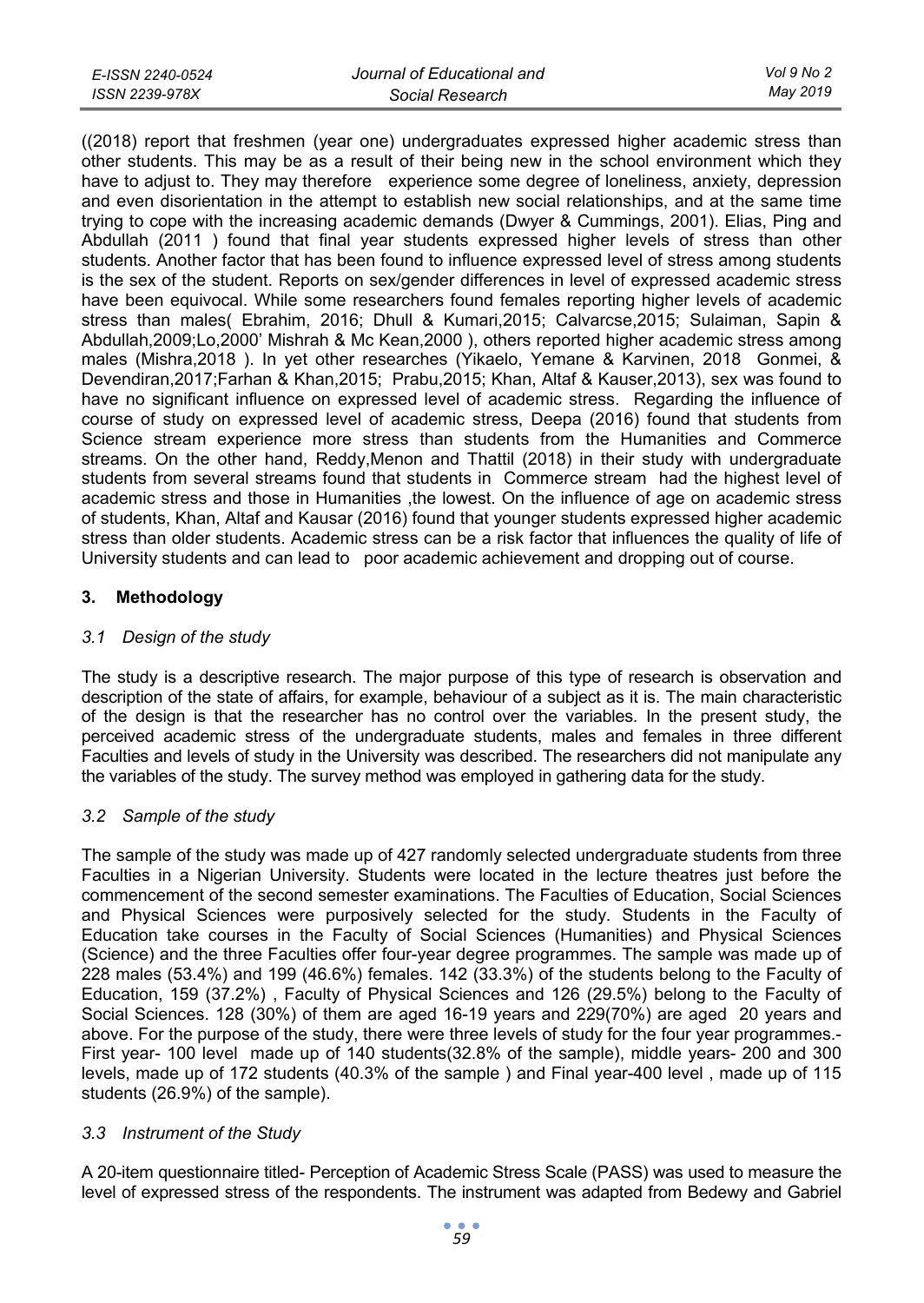| E-ISSN 2240-0524 | Journal of Educational and | Vol 9 No 2 |
|------------------|----------------------------|------------|
| ISSN 2239-978X   | Social Research            | Mav 2019   |

(2015). The original instrument is an 18-item instrument, designed to measure the perceived sources of stress, with responses on a 5-point likert scale ranging from strongly agree (5) to strongly disagree (1). The Face, content and convergent validity of the instrument were established and its internal consistency reliability determined using Crombach's alpha was 0.70. (Bedewy & Gabriel, 2015).

Two new items were added to make the present instrument a 20-item scale and the responses were on a 4 -point -scale ranging from strongly agree (4) to strongly disagree (1) The internal consistency reliability of the present instrument was found to be 0.81 (Crombach's alpha).. The questionnaire was in two sections. Section A sought respondents' demographic information on age, sex, Faculty and Year of study while Section B was the 20-item perception of academic stress scale.

#### *3.4 Procedure*

The instrument was administered to the respondents in their lecture theatres just before the commencement of the second semester examinations and completed forms retrieved. The researchers explained the purpose of the study to the respondents and assured them of confidentiality of their responses. They were not required to state their names on the instrument. Data collected were collated and analysed using descriptive (means and standard deviation) and inferential statistics (t-test for independent samples and ANOVA). Alpha level was set at 0.05. The independent variables of the study were the Faculty/course of study which had three levels (Education, Social Sciences and Physical Sciences ), Year of study which had three levels (Year one/100 level, middle years /200 and 300 levels and final year /400level.) and age which had two levels(16-19years (younger students) and 20years and above( -older students). The dependent variable of the study was the respondents' level of perceived academic stress.

### **4. Results**

**Table 1:** Descriptive statistics of level of perceived academic stress of male and female undergraduate students

| Sex    |     | Mean    | <b>Std Deviation</b> |
|--------|-----|---------|----------------------|
| Male   | 228 | 50.3612 | 7.45915              |
| Female | 199 | 48.7035 | 7.10286              |

The results on table 1 show the mean score on perceived academic stress for males to be 50.3612(standard deviation= 7.45915) and the mean score for females to be 48.7035 (standard deviation =7.10286).

**Hypothesis 1:** There is no significant difference in level of perceived academic stress between male and female undergraduate students.

**Table 2:** Summary of the Independent Sample t-test on the differences between male and female undergraduate students' level of perceived academic stress.

|                                | Levene's Test for<br>Equality of variances |     |       |     | t-test for equality of means |         |                |
|--------------------------------|--------------------------------------------|-----|-------|-----|------------------------------|---------|----------------|
|                                | F                                          | Sig |       |     | df Sig (2-tailed) mean diff  |         | Std Error diff |
| Equal variances<br>Assumed     | .059                                       | 808 | 2.340 | 424 | $.020*$                      | 1.65772 | .70842         |
| Equal variances<br>Not assumed |                                            |     | 2.348 |     | 421.091 .019                 | 1.65772 | .70614         |
| $*$ Sionificant at 0.05 level  |                                            |     |       |     |                              |         |                |

significant at 0.05 level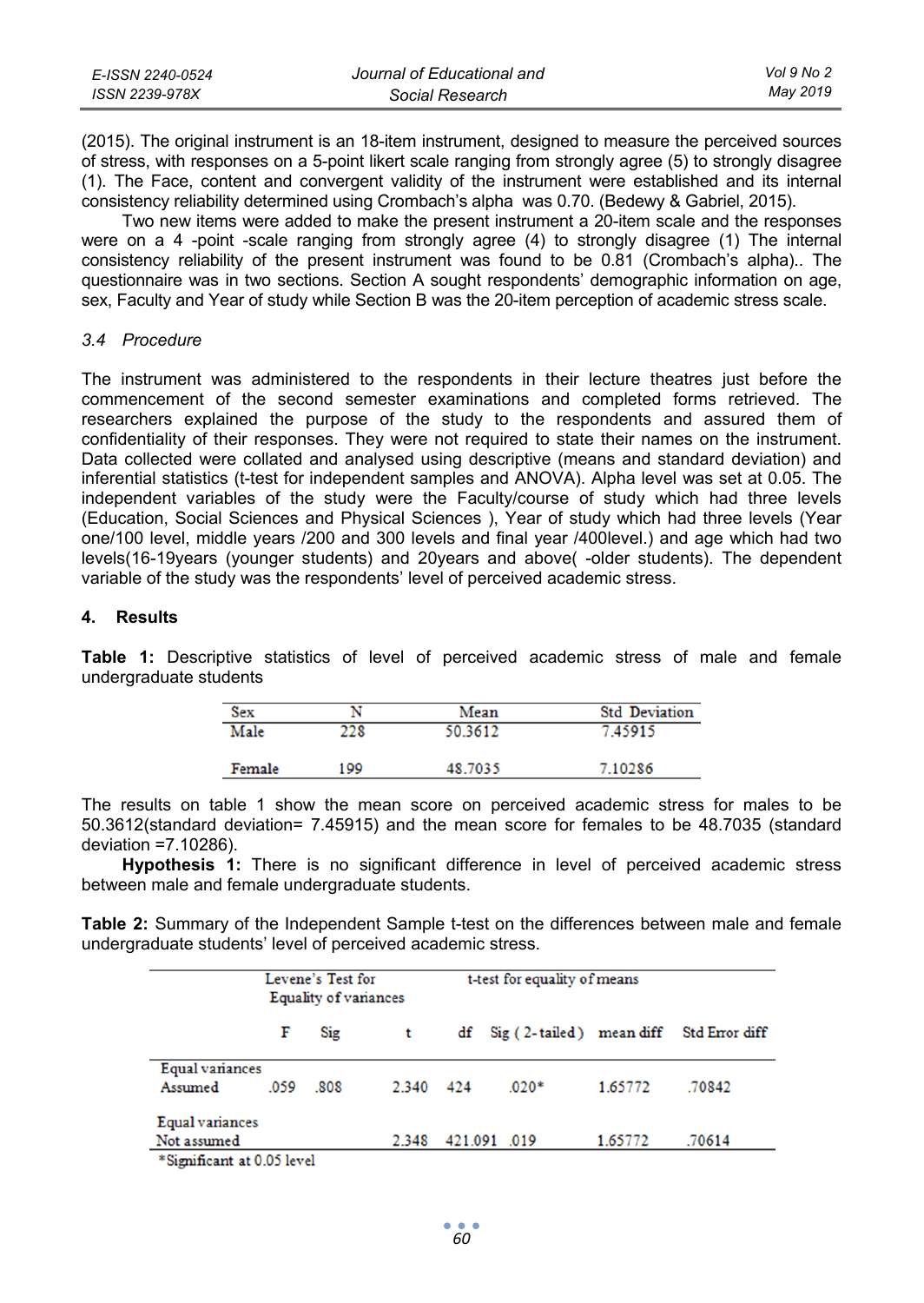| E-ISSN 2240-0524 | Journal of Educational and | Vol 9 No 2 |
|------------------|----------------------------|------------|
| ISSN 2239-978X   | Social Research            | Mav 2019   |

The mean scores for males and females were compared using the independent sample t-test. The results displayed on table 2 show that the mean difference of 1.6577 was significant at 0.05 level of significance The hypothesis was therefore rejected and it is inferred that male undergraduates expressed significantly higher level of academic stress than their female counterparts.

**Hypothesis 2:** There is no significant difference in level of perceived academic stress of older and younger undergraduate students

**Table 3:** Means and standard deviation of the level of academic stress of younger and older undergraduate students.

| Age              |     | Mean    | <b>Std Deviation</b> |
|------------------|-----|---------|----------------------|
| $16-19$ years    | 128 | 49.7188 | 6.92017              |
| 20 years & above | 299 | 49.5302 | 7.51435              |

Table 3 reveals that the mean score on the level of perceived academic stress for younger undergraduates (ages 16-19 years) is  $49.7188$  (S.D = 6.92017) and for older undergraduates, the mean score is 49.5302 (S.D. =7.51435)

**Table 4:** Summary of Independent samples t-test on the difference in level of academic stress between younger and older undergraduates

|                                | Levene's Test for |                       |      | t-test for equality of means |                                         |        |        |  |
|--------------------------------|-------------------|-----------------------|------|------------------------------|-----------------------------------------|--------|--------|--|
|                                |                   | Equality of variances |      |                              |                                         |        |        |  |
|                                | F                 | Sig                   |      | df                           | Sig (2-tailed) mean diff Std Error diff |        |        |  |
| Equal variances<br>Assumed     | .955              | 329                   | .243 | 424                          | .808                                    | .18855 | .77584 |  |
| Equal variances<br>Not assumed |                   |                       |      | .251 259.728                 | .802                                    | .18855 | .75074 |  |
| $\alpha=0.05$                  |                   |                       |      |                              |                                         |        |        |  |

Hypothesis 2 was tested using t-test of independent samples means. Results of the test are displayed on table 4. The mean difference of .1885 was not significant at 0.05 level of significance. The hypothesis was thus upheld and it is inferred that there is no significant difference between younger and older undergraduates in level of perceived academic stress.

**Hypothesis 3:** There is no significant difference in perceived level of academic stress among the undergraduate students in the three different Faculties

**Table 5:** Mean and Standard deviation of expressed level of academic stress among undergraduates in the three different Faculties

| Faculty                  |     | Mean    | <b>Std</b> Deviation | Std Error |
|--------------------------|-----|---------|----------------------|-----------|
| Education                | 142 | 49.0211 | 6.11644              | 51328     |
| <b>Physical Sciences</b> | 159 | 51.6962 | 7.41294              | 58974     |
| Social Sciences          | 126 | 47.5974 | 7.84689              | .69906    |
| Total                    | 427 | 49.5869 | 733329               | 35530     |

Results on Table 5 show the mean scores on the level of perceived academic stress of the undergraduates by their Faculties. Undergraduates in the Faculty of Physical Sciences have the highest mean score (M= 51.6962, SD=7.41294) followed by Education with a mean score of( M= 49.0211, SD=6.111644) and Social Sciences with a mean score o( M= 47.5974, SD=7.84689)..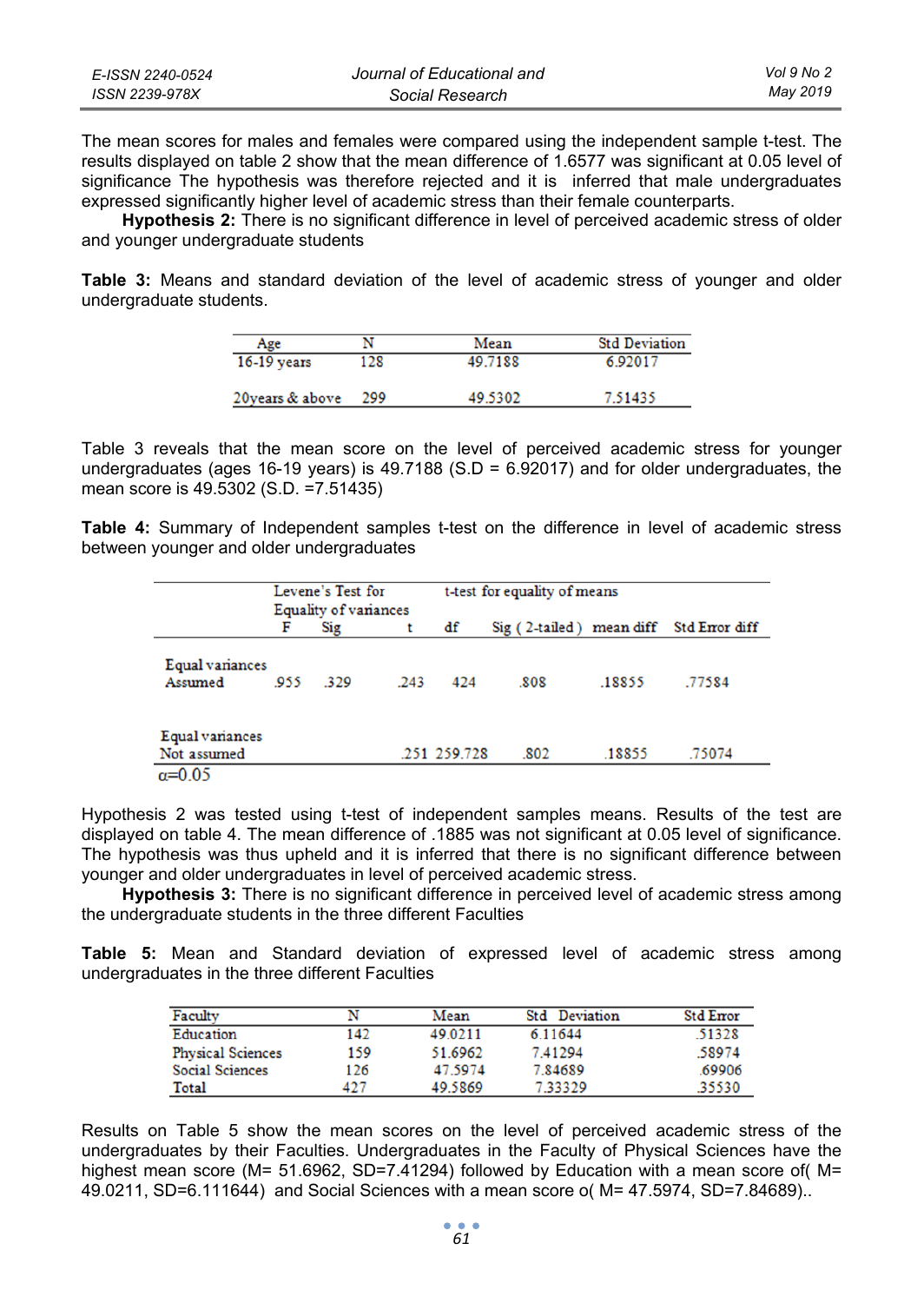| Table 6. Summary of ANOVA of the expressed levels of academic stress among Undergraduates |  |  |  |  |  |
|-------------------------------------------------------------------------------------------|--|--|--|--|--|
| in the three Faculties                                                                    |  |  |  |  |  |

|                       | Sum of squares | df  | Mean square |        | Sig     |
|-----------------------|----------------|-----|-------------|--------|---------|
| <b>Between Groups</b> | 1256.226       |     | 628 113     | 12.301 | $.000*$ |
| <b>Within Groups</b>  | 21599.061      | 423 | 51.062      |        |         |
| Total                 | 22855.286      | 425 |             |        |         |
|                       |                |     |             |        |         |

\* significant at 0.05 level

Hypothesis 3 was tested at 0.05 level of significance using one- way analysis of variance statistics to determine if there is any significant difference in the mean scores of perceived academic stress among the undergraduates in the three Faculties. Results on table 6 reveal that there is a significant difference at 0.05 level. The null hypothesis was thus rejected and it is inferred that there is a significant difference in level of perceived academic stress among undergraduates in the three different Faculties. To ascertain the direction of the difference, a post hoc analysis using Scheffe method was done and the results are displayed on table 7 below.

**Table 7.** Multiple comparisons (Post hoc) of the differences in the level of expressed academic stress among undergraduate students in the three Faculties

| (I) Faculty              | (J) Faculty              | Mean diff                                      | <b>Std Error</b> | Sig     |
|--------------------------|--------------------------|------------------------------------------------|------------------|---------|
|                          |                          | $(I-J)$                                        |                  |         |
| Education                | <b>Physical Sciences</b> | $-2.67508$                                     | .82630           | $.006*$ |
|                          | <b>Social Sciences</b>   | 1.44176                                        | 87455            | .258    |
|                          | Education                | 2.67508                                        | 82630            | $.006*$ |
| <b>Physical Sciences</b> | <b>Social Sciences</b>   | 4.11684                                        | 85348            | $.000*$ |
| <b>Social Sciences</b>   | Education                | $-1.44176$                                     | 87455            | .258    |
| $-$<br>41.OO             | <b>Physical Sciences</b> | -4.11684<br>$\mathbf{r}$ . A case $\mathbf{r}$ | .85348           | $.000*$ |

\* The mean difference is significant at 0.05 level

The results on table 7 reveal a significant difference in level of perceived academic stress between undergraduates in the Faculties of Physical Sciences and Education and between undergraduates in the Faculties of Physical Science and Social Sciences, both cases in favour of the Faculty of Physical Sciences. The undergraduates in Faculty of Physical Sciences have significantly higher level of perceived academic stress than the undergraduates in the Faculties of Education and Social Sciences. There was no significant difference in level of expressed stress between undergraduates in the Faculties of Education and Social Sciences.

**Hypothesis 4:** There is no significant difference in the level of perceived academic stress among undergraduate students in the different levels of study.

**Table 8:** Descriptive Statistics showing the means and standard deviation of the levels of perceived academic stress among undergraduate students in the different levels of study.

|                    | N   | Mean    | <b>Std Deviation</b> |
|--------------------|-----|---------|----------------------|
| 100 level          | 140 | 48.3571 | 6.54599              |
| 200 and 300 levels | 172 | 49.7616 | 6.81983              |
| 400 level          | 115 | 50.8333 | 8.69942              |
| Total              | 427 | 49.5869 | 7.33329              |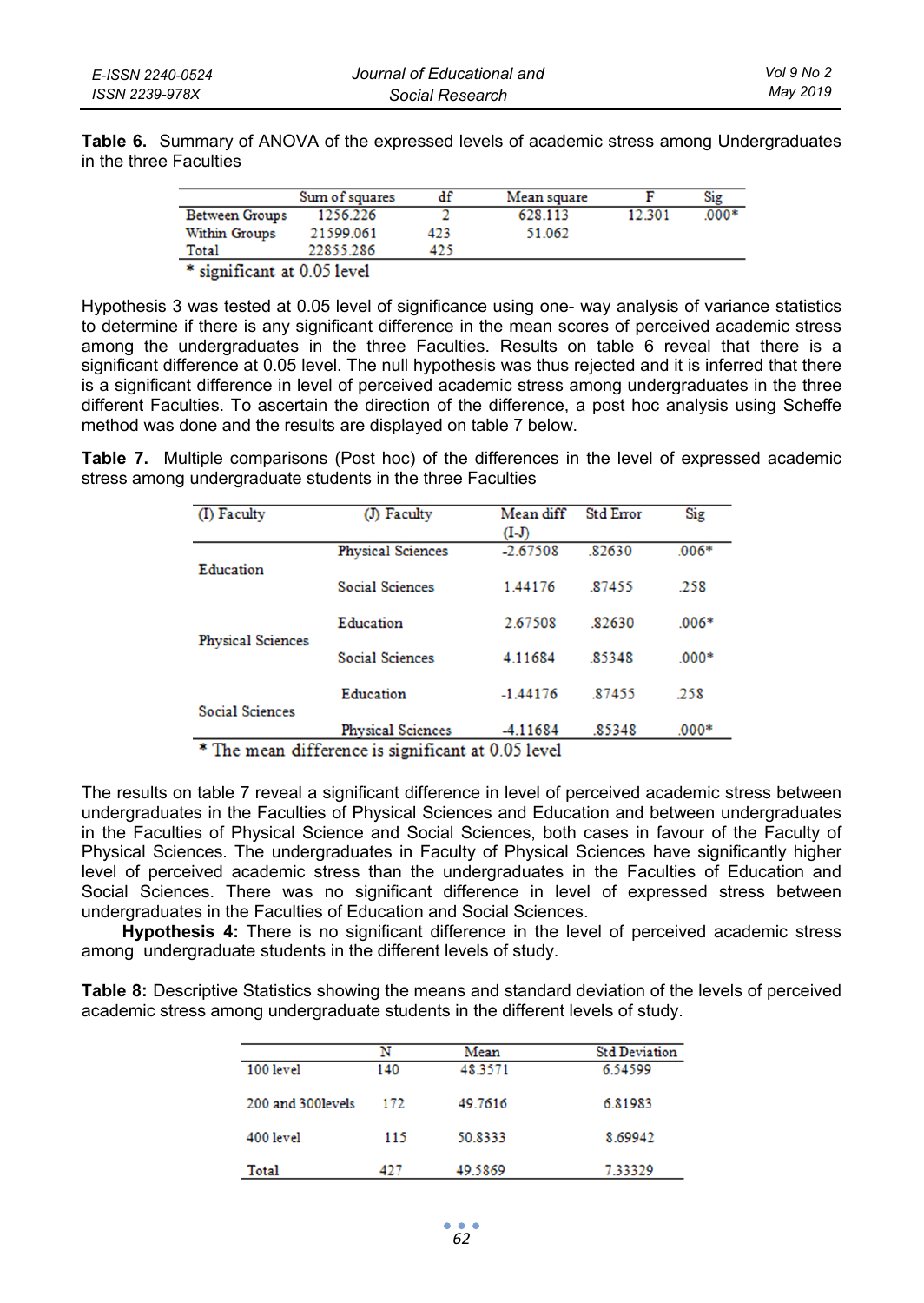| E-ISSN 2240-0524 | Journal of Educational and | Vol 9 No 2 |
|------------------|----------------------------|------------|
| ISSN 2239-978X   | Social Research            | May 2019   |

The descriptive statistics displayed on Table 8 indicate that undergraduates in 400 level have the highest mean scores (M=50.8333, SD=8.69942) of perceived academic stress followed by the undergraduates in 200 and 300 levels (M=49.7616, SD=6.81983) and then, the undergraduates in 100 level (M=48.3571, SD=6.54599). A one-way analysis of variance was done to determine if the difference among the three groups is statistically significant at 0.05 level of significance and the results displayed below on table 9.

**Table 9:** Summary of ANOVA of the differences on level of expressed academic stress of undergraduates in the different levels of study

|                       | Sum of squares | df  | Mean square |       | Sig    |
|-----------------------|----------------|-----|-------------|-------|--------|
| <b>Between Groups</b> | 394.083        |     | 197.042     | 3.711 | $025*$ |
| Within Groups         | 22461.203      | 423 | 53.100      |       |        |
| Total                 | 22855.286      | 425 |             |       |        |

The results on table 9 show the F value =3.711, d.f.=2 and p value=.025. The p value is less than the alpha level of .05. The null hypothesis was thus rejected. To ascertain the direction of the significant difference, a post-hoc analysis using Scheffe method was carried out and the result of the analysis is displayed on table 10 below. .

**Table 10:** Multiple comparisons (Post hoc) of the differences in level of expressed academic stress of undergraduates in the different levels of study

| (I)Level       | (J) Level                                          | Mean diff<br>(I-J) | <b>Std Error</b> | Sig     |
|----------------|----------------------------------------------------|--------------------|------------------|---------|
| 100 level      | 200&300 levels                                     | $-1.40449$         | 82946            | .240    |
|                | 400 level                                          | $-2.47619$         | .91928           | $.027*$ |
| 200&300 levels | 100 level                                          | $-1.40449$         | .82946           | .240    |
|                | 400 level                                          | $-1.07171$         | .88006           | .477    |
| 400 level      | 100 level                                          | $-2.47619$         | .91928           | $.027*$ |
|                | 200&300 levels                                     | $-1.07171$         | .88006           | .477    |
|                | * The mean difference is significant at 0.05 level |                    |                  |         |

The results of the post-hoc analysis displayed on table 10 above indicate a statistically significant difference in the level of perceived academic stress between 400level (final year) undergraduates and the 100level (first year) undergraduate students. The students in the higher level of study expressed significantly higher level of academic stress than the first year students. No significant difference was found between the level of perceived academic stress of the 200 and 300 levels students and the other two groups.

# **5. Discussion of Findings**

The results of the study revealed that there is a significant difference in the level of perceived academic stress based on sex of the respondents. The male undergraduates expressed significantly higher level of academic stress than the females. This result is at variance with the results of Ebrahim (2016), Dhull and Kumari (2015, Calvarese (2015 )and Sulaiman, Hassan and Sapin (2009) who found that female students reported higher academic stress than the males. The result does not also support Gonmei and Devendiran (2017),Yikealo, Yemane and Karvinen (2018),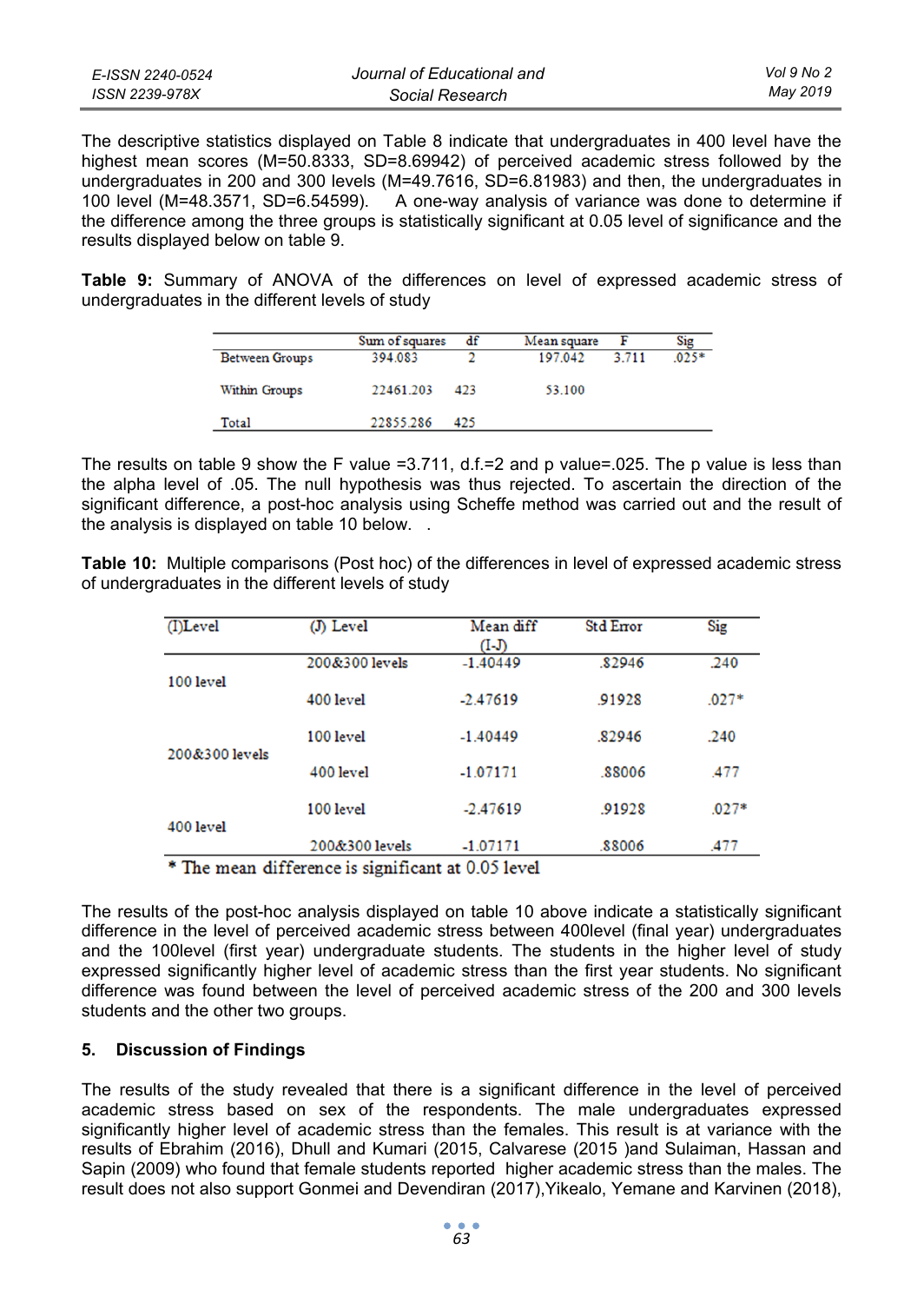| E-ISSN 2240-0524 | Journal of Educational and | Vol 9 No 2 |
|------------------|----------------------------|------------|
| ISSN 2239-978X   | Social Research            | May 2019   |

Farhan and Khan (2015) and Khan, Altaf and Kausar (2013 )who made findings that suggest that sex does not have any influence on reported experience of stress among the students. The result of the study however corroborates Mishra(2018) who found that male B.Ed students reported higher academic stress than the females. That the males in this study expressed higher level of academic stress than the females may be due to the greater demand on the males in the patriarchal society to excel.. Parents' teachers' as well as the students' own expectation is that males be academically better than the females. Attempts to meet these expectations or pressure to perform not just better than others but particularly females, could lead to tension and stress. It might also be due to the tendency of males to be more casual and less serious about their studies than females and to procrastinate, as postulated by (Mishra,2018). Procrastination can lead to accumulated workload which in turn, leads to tension and stress. The result also revealed that there is no difference in level of expressed academic stress between younger and older undergraduate students. This result is an indication that age has no influence on expression of academic stress among the participants in the study. The result does not support Khan, Altaf and Kausar(2013), who found academic stress to be higher in younger students than older ones.

The study also found that the final year students perceived a significantly higher level of academic stress than the middle and first year students. This result may be due to the increased workload which includes research work and project writing in final year across Faculties. It may also be due to worry and anxiety about final results and future employment. The final year students are on the verge of graduation and failure in any course would entail "spilling" over to the next academic session. This result is in consonance with Elias, Ping and Abdullah (2011) among others who found that final year undergraduate students perceived higher levels of stress than students in other levels. The finding of the present study is however at variance with Jia and Loa (2018) and Khan, Altaf and Kausar(2013) who found that freshmen or first year students perceived higher level of academic stress than students in other levels. The results of the present study also showed that undergraduates in the Faculty of Physical Sciences had significantly higher level of academic stress than the students in the Faculties of Social Sciences and Education. This may be due to the nature and workload of the courses in the Physical Sciences which involve a lot of Practical work, field trips and report writing. This result corroborates the results of Deepa (2016) which showed that students in the Science Stream reported higher academic stress levels than students in the Humanities and Commerce. The results are also in consonance with Prabu (2015) who, worked with Secondary school students and found that students in Science subjects had higher levels of academic stress than Arts students.

# **6. Conclusion**

From the results of the study, it can be concluded that perception of academic stress is influenced by sex of student, course of study and level or year of study among undergraduate students. It can also be inferred from the results of the study that perception of academic stress among undergraduate students is not influenced by age.

# **7. Implications for Students' Counselling**

The results of the study have important implications for Students' counselling. The findings suggest that special attention be paid to male students, Final year students as well as students in the Faculty of Physical Sciences. In designing and implementation of Counselling interventions for stress, it is suggested that special attention be paid to the sources of stress among these groups of students in order to identify the stress –generating factors and manage or eliminate them. Stress Management as a topic, should also be included in the Orientation Programme usually organised for First Year students so that they can develop coping strategies early enough to forestall the negative effects of stress on academics and social life of the students.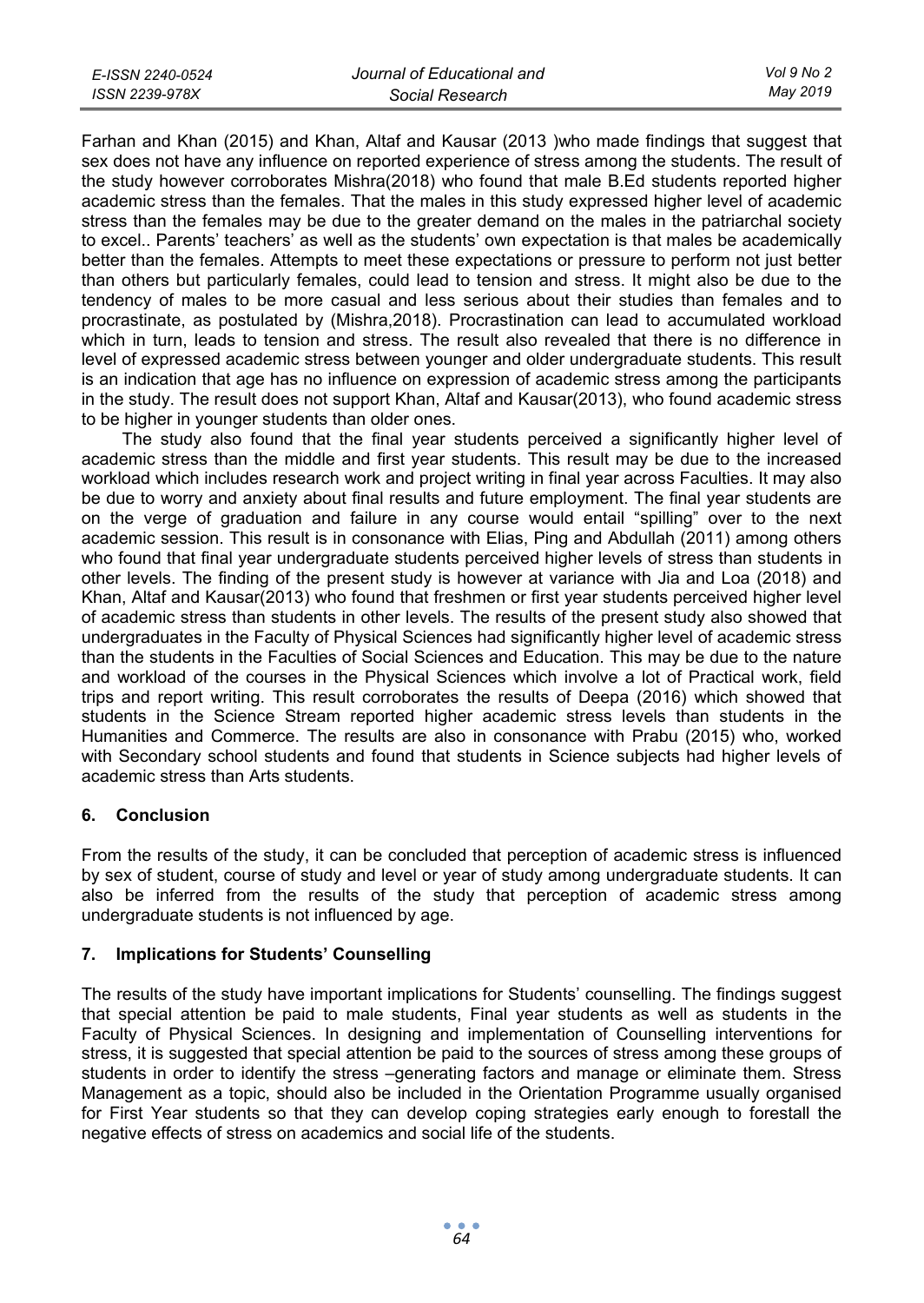#### **References**

- Banerjee,N. & Chatterjee,I. (2012)Academic stress, suicidal ideation and mental well-being among 1st Semester and 2<sup>'nd</sup>Semester Medical and Engineering and General Stream Students. *Researchers World*,73-80. Retrieved from https://search.proquest.com/docview/1816764514?pq-orgsite=gscolar.
- Baste, V.S. & Gadkan,J.V. (2014).Study of stress, self-esteem and depression in medical students and effects of music on perceived stress*. Indian journal of physiology and pharmacology*.58, 294-301
- Batainceh, M.Z.(2013). Academic stress among undergraduate students: The case of Education Faculty at King Saud University*. International Interdisciplinary journal of Education* 2, 182-188.
- Bedewy, D. & Gabriel, A. (2015). Examining perceptions of academic stress and its sources among University students: The perception of Academic stress scale. Health Psychology Open, 2(2)
- Bennett,T.H. & Holloway, K.R. (2014). Drug misuse among university students in the U.K: Implications for prevention*. Substance use and misuse*.49 (4), 448-455
- Busari, A.O. (2012).Evaluating the relationship between gender, age, depression and academic performance among adolescents. *Scholarly Journal of Education* 1(1), 6-12.
- Calvarese, M. (2015). The effects of gender on stress factors : An exploratory study among University students. Social Sciences 4, 1177-1184. *Available www.mdpi.com/journal/socsci.s*
- Chermonas, W.M. & Shapiro, C. (2013). Stress, depression and anxiety among undergraduate nursing students. *International Journal of Nursing School Scholarship*.10 (1), 255-266
- Deb, S., Strodl, E.& Sun, J.(2015). Academic stress, parental pressure, anxiety and mental health among Indian high school students. *International Journal of Psychology and Behavioural Sciences.* 5(1), 25-34.
- Deepa, S.K.(2016). Emotional intelligence and academic stress among College students. *Education Quest: An international journal of Education and applied sciences*.7 (3), 149-157.
- Dhull,I.& Kumari, S. (2015). Academic stress among adolescents in relation to gender. *International Journal of Applied Research*, 1(11), 394-396
- Dwyer, A.L. & Cummings,A.L. (2001). Stress, self-efficacy, social support and coping strategies in University students. Canadian Journal of Counselling. 35 (3), 205-220
- Ebrahim, M. (2016). Perceived academic stress and its association with students' characteristics. *Journal of Applied Medical Sciences*. 5(4), 1-5
- Ekpenyong, C.E., Daniel, N.E.&Aribo, E.O.(2013). Associations between academic stressors, reaction to stress, coping strategies and musco skeletal disorders among college students. *Ethiopian Journal of Health Sciences*. 23 (2), 98-112
- Elias, H.,Ping, W.S.& Abdullah, M.C. (2011).Stress and academic achievement among undergraduates students in Universiti Pura, Malaysia*. Procedia-Social and Behavioural Sciences.* 29 (2011), 646-655.
- Eweniyi, G.B.(2009). Stress management skills and University students' academic behaviour: Implications for counselling*. The Social Sciences, scientific research and publishing company Medwell Journals* 4(1), 139- 142.
- Fan, F.M. &Wang, J.Z.(2001). The study of qualityof psychological well-being among Beinjing students*. Research in Education Tsinghia University* 14(4), 26-32
- Farhan, S. & Khan, I (2015). Impacts of stress, self-esteem and gender factor on students' academic achievement. *International journal of new trend in Education and their implications.* 6(2), 154-167
- Gonmei, J. & Devendiran, C. (2017). Perceived stress and psychological factors of stress among youth*. International Journal of academic research and development*. 2 (6), 776 – 780
- Jia, Y.F. & Loa, Y.T (2018). Prevalence and determinants of perceived stress among undergraduates of a Malaysian University. *JUMMC.*21 (1), 1-5.
- Kania, S.K. (2013). The relationship between gender difference and stress *The Huron University College journal of learning and motivation.* 52 (1)article7.available at https://irlib.uwo.ca/hucjlm/vol52/iss1/7
- Khan, M.J., Altaf, S. & Kauser,H (2013) Effects of perceived academic stress on students' performance. FWU*, Journal of Social Sciences.* 7(2), 146-151.
- King, K.A., Vidowel,R.A.& Singh, A.(2014). Condoms, sex and STDs: Exploring sexual health issues among Asian Indian College students*. Sexuality and Culture.*18 (3), 649-663
- Kio, J.O., Omeonu, P.E. & Agbede, C.O.(2018). Assessment of stress levels among undergraduates in Nigeria: Implication for mental health policy*. IOSR Journal of nursing and health science.* 4(1),18-23.
- Lal, K.(2014). Academic stress among adolescents in relation to intelligence and demographic factors*. American International journal of research in Humanities, Arts and Social Sciences.* 5 (1), 123-129.
- Mishra, M. (2018). A comparative study on academic stress level of male and female B.Ed students*. Indian Journal of health and well-being*. 9(1), 131-135
- Prabu, P.S. (2015). Astudy of academic stress among higher school students*. International journal of Humanities and Social Science Innovation.* 4(10),63-68.